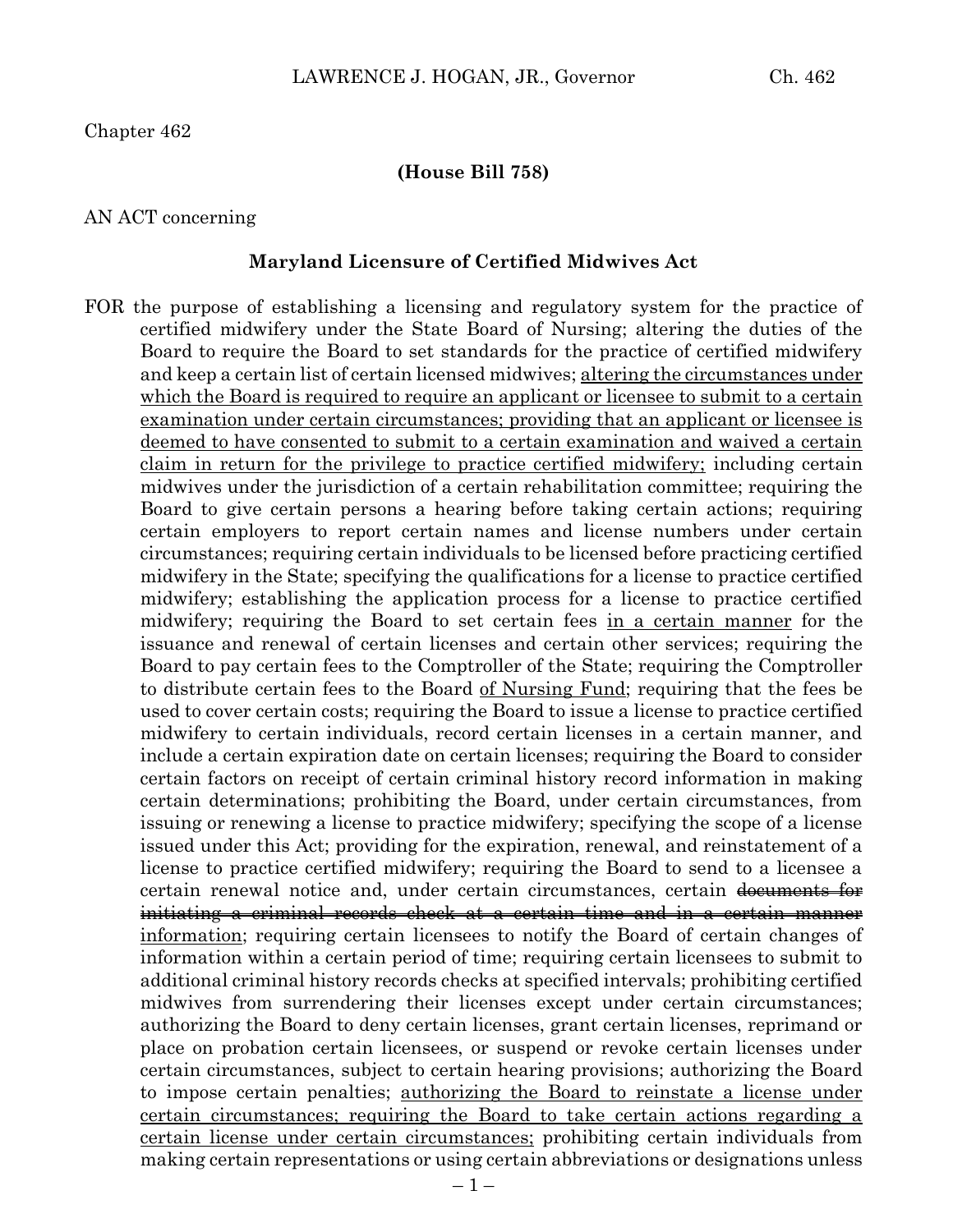authorized to practice certified midwifery in the State; prohibiting certain licensees from advertising in a certain manner; requiring certified midwives to report certain actions or conditions of certain licensees or certificate holders to the Board under certain circumstances; authorizing certain persons aggrieved by certain Board decisions to petition for certain judicial review; prohibiting certain Board action from being stayed under certain circumstances; establishing a certain short title; providing for the authority of the Board under this Act; prohibiting a certain individual from practicing as a certified midwife unless licensed by the Board; authorizing the State or the Board to maintain certain action to enjoin certain conduct; providing that a violation of certain provisions of law is a misdemeanor and subject to certain penalties under certain circumstances; defining certain terms; altering certain definitions; making a conforming change; and generally relating to the licensing and regulation of certified midwives.

BY repealing and reenacting, with amendments,

Article – Health Occupations

Section 8–205(a)(2) and (10)(ix) and (x), 8–205.1, 8–208(a), (j)(1) and (4), and (m)(3) and (4), 8–317(a), 8–504, 8–701(e–1), (f), and (g), 8–708(a), and 8–710(a) Annotated Code of Maryland (2014 Replacement Volume and 2020 Supplement)

BY adding to

Article – Health Occupations

Section 8–205(a)(10)(x); 8–6D–01 through  $\frac{14.8}{14.8}$ –6D–15 to be under the new subtitle "Subtitle 6D. Licensed Certified Midwives"; and 8–701(g) Annotated Code of Maryland (2014 Replacement Volume and 2020 Supplement)

BY repealing and reenacting, without amendments,

Article – Health Occupations Section 8–208(b)(1) Annotated Code of Maryland (2014 Replacement Volume and 2020 Supplement)

SECTION 1. BE IT ENACTED BY THE GENERAL ASSEMBLY OF MARYLAND, That the Laws of Maryland read as follows:

## **Article – Health Occupations**

8–205.

(a) In addition to the powers and duties set forth elsewhere in this title, the Board has the following powers and duties:

(2) To set standards for the practice of registered nursing, advanced practice registered nursing, licensed practical nursing, certified nursing assistants,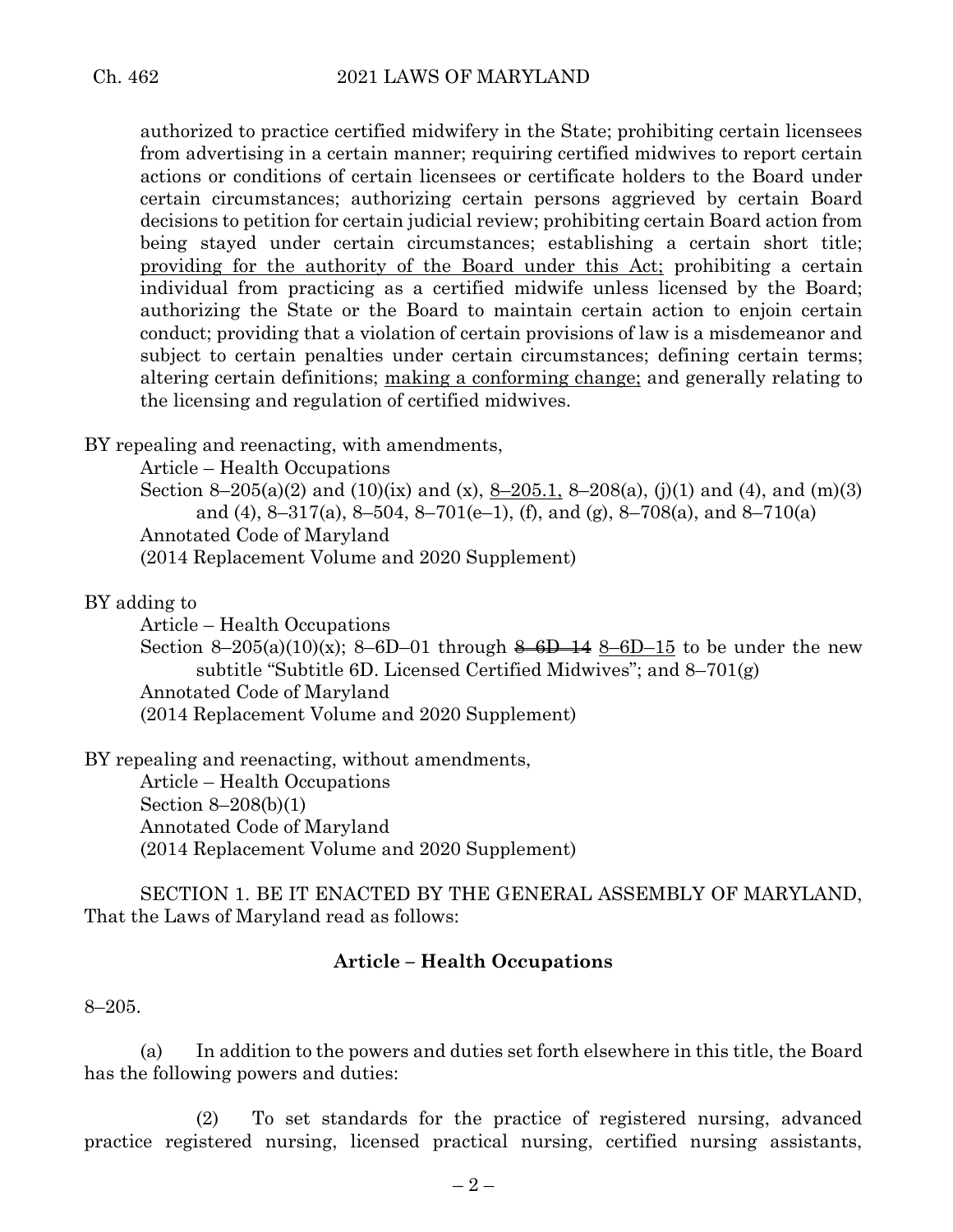certified medication technicians, electrology, **[**and**]** direct–entry midwifery**, AND CERTIFIED MIDWIFERY**;

(10) To keep separate lists, which lists are open to reasonable public inspection, of all:

(ix) Direct–entry midwives licensed under this title; **[**and**]**

## **(X) CERTIFIED MIDWIVES LICENSED UNDER THIS TITLE; AND**

**[**(x)**] (XI)** Other licensees with a nursing specialty that is certified under this title;

 $8 - 205.1$ .

(a) If the Board, while reviewing an application for licensure or investigating an allegation brought against a licensee under this title, has reason to believe and objective evidence that the applicant or licensee may cause harm to individuals affected by the applicant's or licensee's practice of nursing **OR CERTIFIED MIDWIFERY**, the Board shall require the applicant or licensee to submit to an appropriate examination by a health care provider designated by the Board.

(b) In return for the privilege to practice nursing **OR CERTIFIED MIDWIFERY** in the State, the applicant or licensee is deemed to have:

(1) Consented to submit to an examination under this section, if requested by the Board in writing; and

(2) Waived any claim of privilege as to the testimony or examination reports of the examining health care professional.

(c) The failure or refusal of the applicant or licensee to submit to an examination required under subsection (b) of this section is prima facie evidence of the applicant's or licensee's inability to practice nursing **OR CERTIFIED MIDWIFERY** competently, unless the Board finds that the failure or refusal was beyond the control of the licensee.

(d) The Board shall pay the cost of any examination made under this section.

8–208.

(a) (1) In this section the following words have the meanings indicated.

(2) "Applicant" means an individual who has submitted an application to the Board to be licensed as a registered nurse, licensed practical nurse, electrologist, **[**or**]** licensed direct–entry midwife**, OR LICENSED CERTIFIED MIDWIFE** or to be certified as an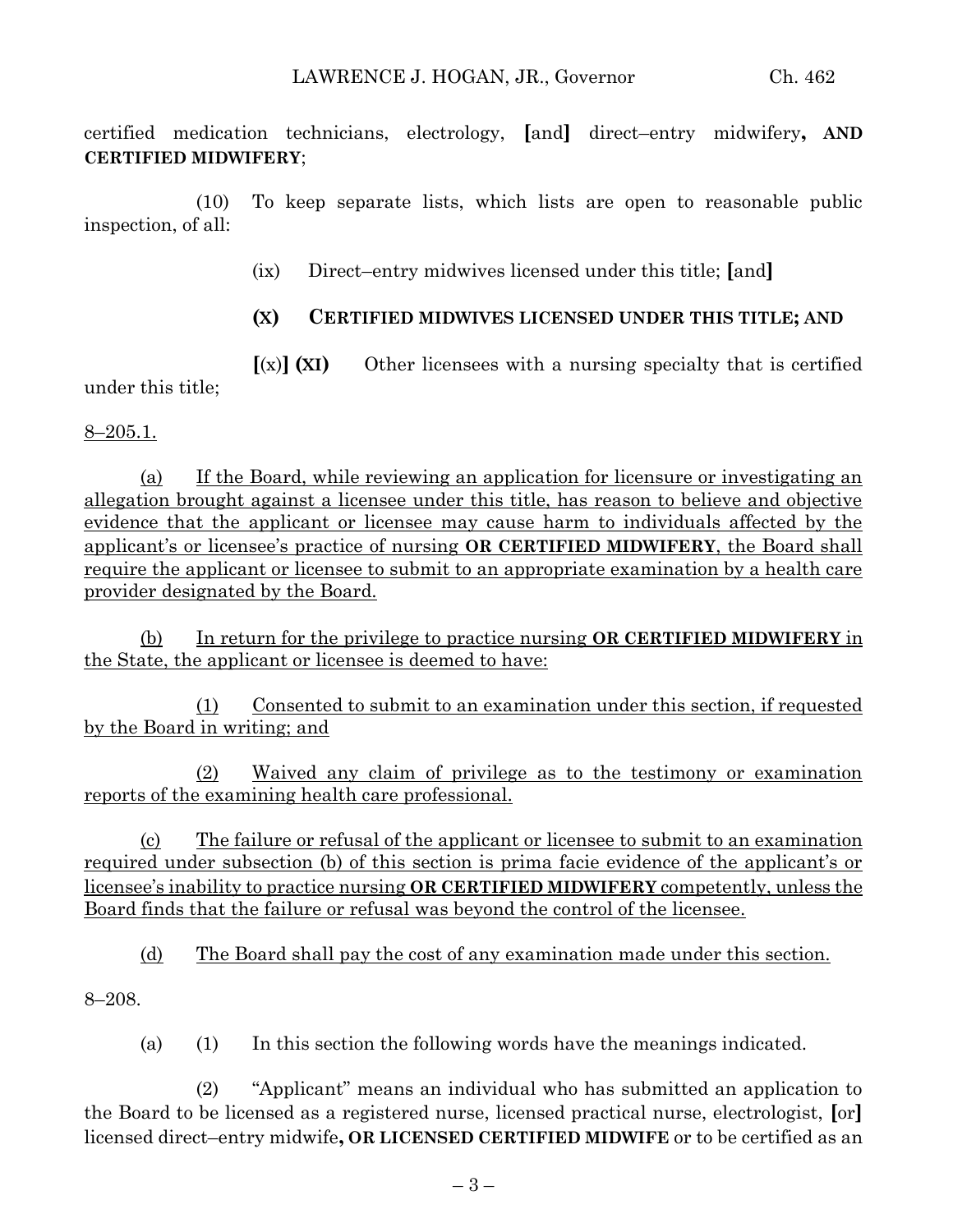advanced practice registered nurse, a nursing assistant, or medication technician in this State.

(3) "Participant" means a registered nurse, an advanced practice registered nurse, a licensed practical nurse, a nursing assistant, a medication technician, an electrologist, a licensed direct–entry midwife, **A LICENSED CERTIFIED MIDWIFE,** or an applicant enrolled in the safe practice program.

(4) "Program" means the safe practice program.

(5) "Substance use disorder" means a disorder that occurs when an individual exhibits a pattern of behaviors ranging from the misuse of, dependence on, or addiction to drugs, alcohol, or other chemicals.

(b) (1) There is a Safe Practice Committee in the Board.

(j) In addition to the powers set forth elsewhere in this subtitle, the Committee may:

(1) Evaluate those registered nurses, advanced practice registered nurses, licensed practical nurses, nursing assistants, medication technicians, electrologists, licensed direct–entry midwives, **LICENSED CERTIFIED MIDWIVES,** or applicants who request participation in the program according to the guidelines prescribed by the Board and consider the recommendations for admission into the program;

(4) Have meetings as necessary to consider the requests of registered nurses, advanced practice registered nurses, licensed practical nurses, nursing assistants, medication technicians, electrologists, licensed direct–entry midwives, **LICENSED CERTIFIED MIDWIVES,** or applicants to participate in the program, and consider reports regarding participants.

(m) (3) (i) The Committee shall report to the Board the name and license number of a registered nurse, licensed practical nurse, electrologist, **[**or**]** licensed direct–entry midwife, **OR LICENSED CERTIFIED MIDWIFE,** the name and certificate number of an advanced practice registered nurse, a nursing assistant, or medication technician, or the name of an applicant who is expelled from the program for failure to comply with the conditions of a plan or agreement.

(ii) The program shall transfer to the Board all records of any participant expelled from the program.

(4) If a participant is expelled from the program, the Board may: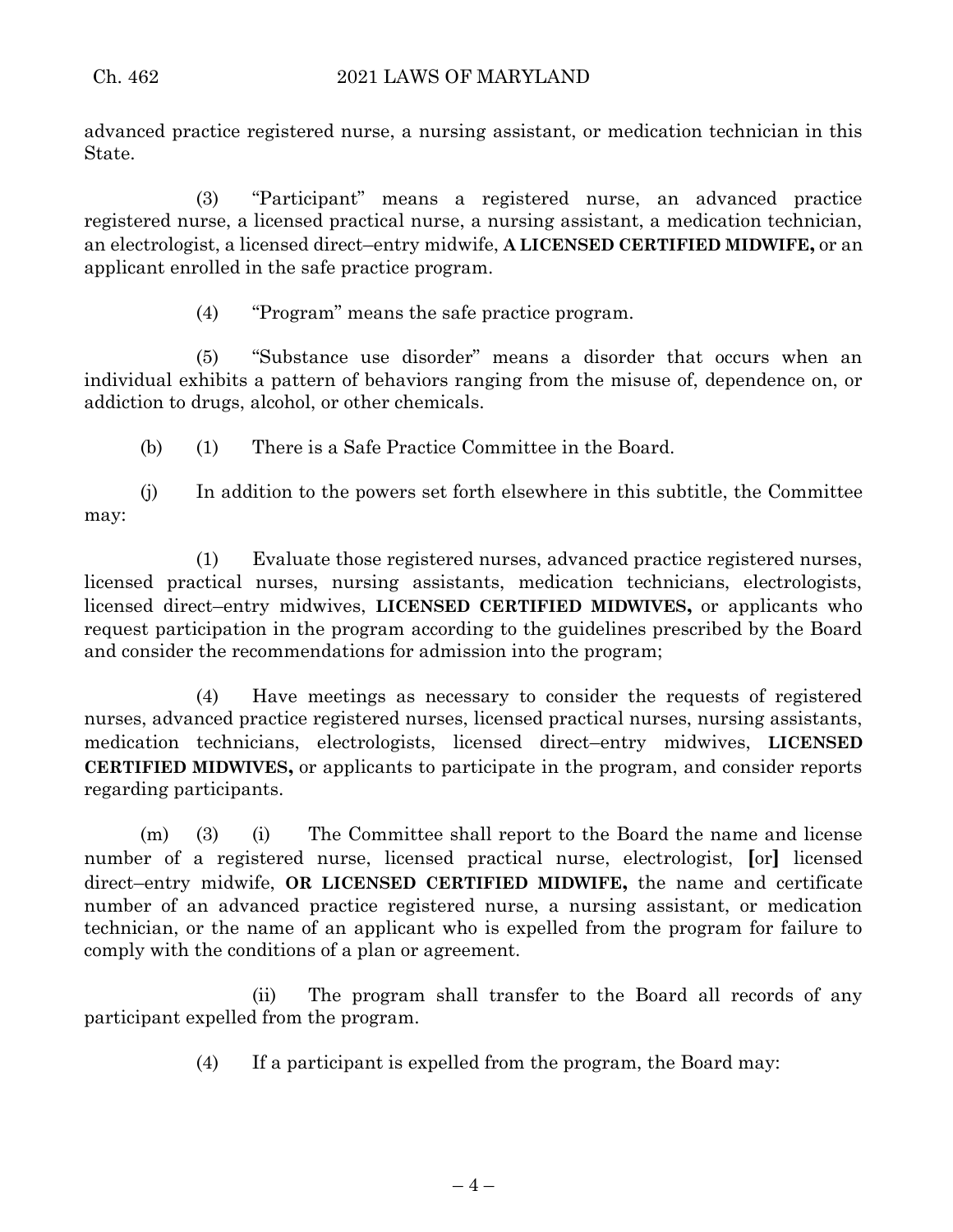(i) Initiate disciplinary action in accordance with the provisions of §§ 8–316 and 8–317, §§ 8–6A–10 and 8–6A–10.1, §§ 8–6B–18 and 8–6B–19, **[**or §§ 8–6C–20 and 8–6C–20.1**] § 8–6C–20, OR § 8–6D–10** of this title; and

(ii) Summarily suspend the license or certificate of any licensee or certificate holder in accordance with Title 10, Subtitle 2 of the State Government Article.

8–317.

(a) Except as otherwise provided in the Administrative Procedure Act, before the Board takes any action under § 8–312 or § 8–316 of this subtitle or § 8–404 **[**or**],** § 8–6C–20**, OR § 8–6D–10** of this title, it shall give the person against whom the action is contemplated an opportunity for a hearing before the Board.

8–504.

- (a) (1) In this section, "employer" means:
	- (i) A public employer;
	- (ii) A private employer; or
	- (iii) An employment agency.

(2) "Employer" does not include a private employer who employs a licensee for personal or family use.

(b) On the request of the Board, an employer shall report the name and license number of each licensee employed or placed to practice registered nursing **[**or**],** licensed practical nursing**, OR CERTIFIED MIDWIFERY**.

# **SUBTITLE 6D. LICENSED CERTIFIED MIDWIVES.**

**8–6D–01.**

**(A) IN THIS SUBTITLE THE FOLLOWING WORDS HAVE THE MEANINGS INDICATED.**

**(B) "ACME" MEANS THE ACCREDITATION COMMISSION FOR MIDWIFERY EDUCATION, OR A SUCCESSOR ORGANIZATION THAT IS AN ACCREDITING AGENCY FOR MIDWIFERY EDUCATION PROGRAMS AND INSTITUTIONS AND IS APPROVED BY THE UNITED STATES DEPARTMENT OF EDUCATION.**

**(C) "AMCB" MEANS THE AMERICAN MIDWIFERY CERTIFICATION BOARD, OR A SUCCESSOR ORGANIZATION THAT IS A CERTIFYING AGENCY FOR MIDWIFERY**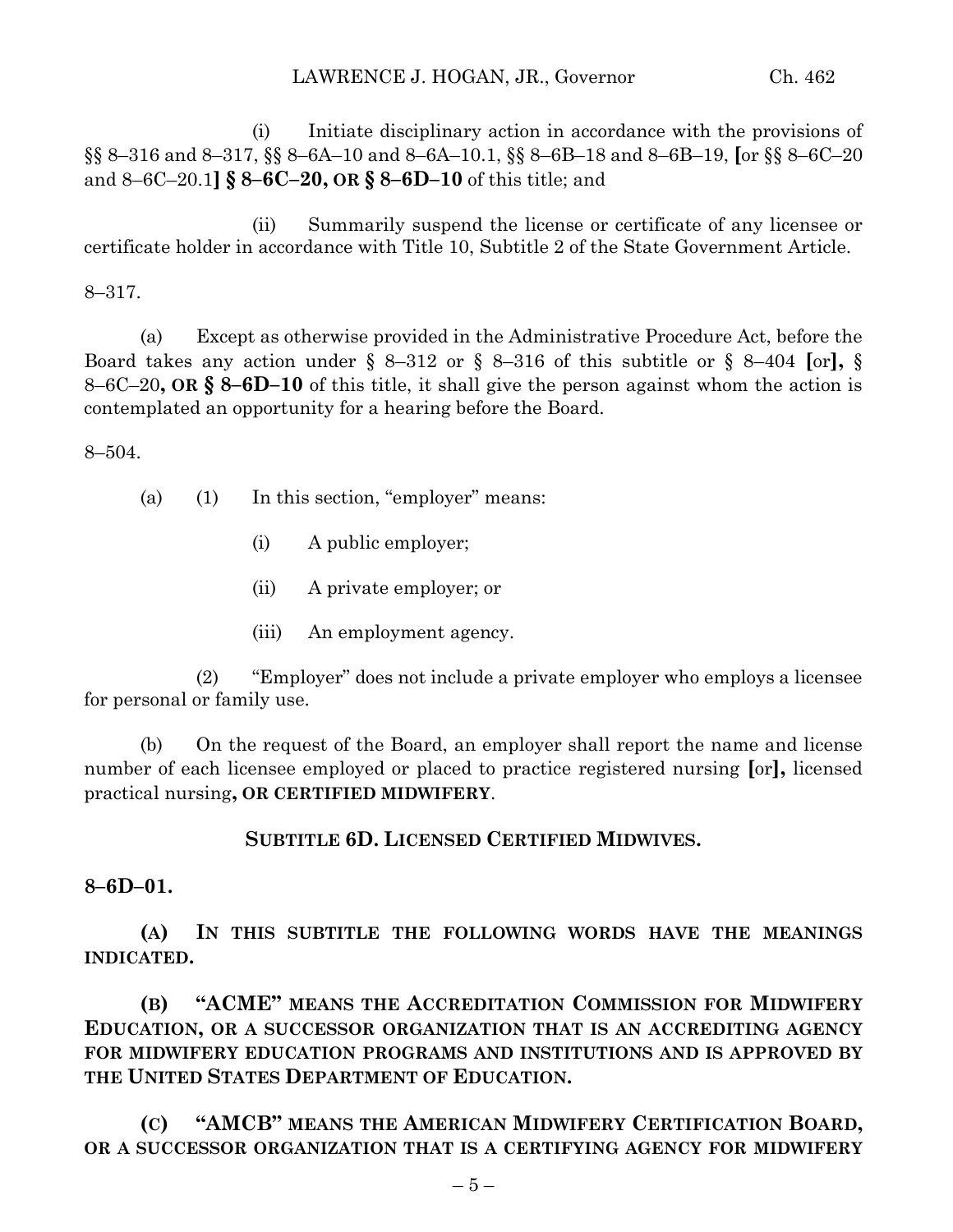**EDUCATION PROGRAMS AND IS APPROVED BY THE NATIONAL COMMISSION FOR CERTIFYING AGENCIES.**

**(D) "APPLICANT" MEANS AN INDIVIDUAL WHO HAS SUBMITTED AN APPLICATION TO THE BOARD TO BE LICENSED AS A CERTIFIED MIDWIFE.**

**(E) "BOARD" MEANS THE STATE BOARD OF NURSING.**

**(F) "LICENSE" MEANS, UNLESS THE CONTEXT REQUIRES OTHERWISE, A LICENSE ISSUED BY THE BOARD TO PRACTICE CERTIFIED MIDWIFERY.**

**(G) (1) "LICENSED CERTIFIED MIDWIFE" MEANS AN INDIVIDUAL WHO HAS BEEN ISSUED A LICENSE BY THE BOARD UNDER THIS SUBTITLE TO PRACTICE CERTIFIED MIDWIFERY.**

**(2) "LICENSED CERTIFIED MIDWIFE" DOES NOT INCLUDE A LICENSED DIRECT–ENTRY MIDWIFE OR A LICENSED NURSE CERTIFIED AS A NURSE–MIDWIFE UNDER THIS TITLE.**

**(H) (1) "PRACTICE CERTIFIED MIDWIFERY" MEANS THE MANAGEMENT AND CARE OF ESSENTIALLY NORMAL NEWBORNS AND OF ESSENTIALLY NORMAL WOMEN ANTEPARTALLY, INTRAPARTALLY, AND POSTPARTALLY.**

**(2) "PRACTICE CERTIFIED MIDWIFERY" INCLUDES:**

**(I) FAMILY PLANNING AND WELL WOMAN REPRODUCTIVE CARE;**

**(II) THE PRESCRIBING OF SUBSTANCES COMMONLY USED IN THE PRACTICE OF MIDWIFERY;**

**(III) THE PRESCRIBING OF SCHEDULE II, SCHEDULE III, SCHEDULE IV, AND SCHEDULE V CONTROLLED DANGEROUS SUBSTANCES COMMONLY USED IN THE PRACTICE OF MIDWIFERY; AND**

**(IV) THE DISPENSING OF THE SUBSTANCES PRESCRIBED IN ACCORDANCE WITH THE PROVISIONS OF ITEMS (II) AND (III) OF THIS PARAGRAPH IN THE COURSE OF TREATING A PATIENT AT:**

**1. A MEDICAL FACILITY OR CLINIC THAT IS OPERATED ON A NONPROFIT BASIS;**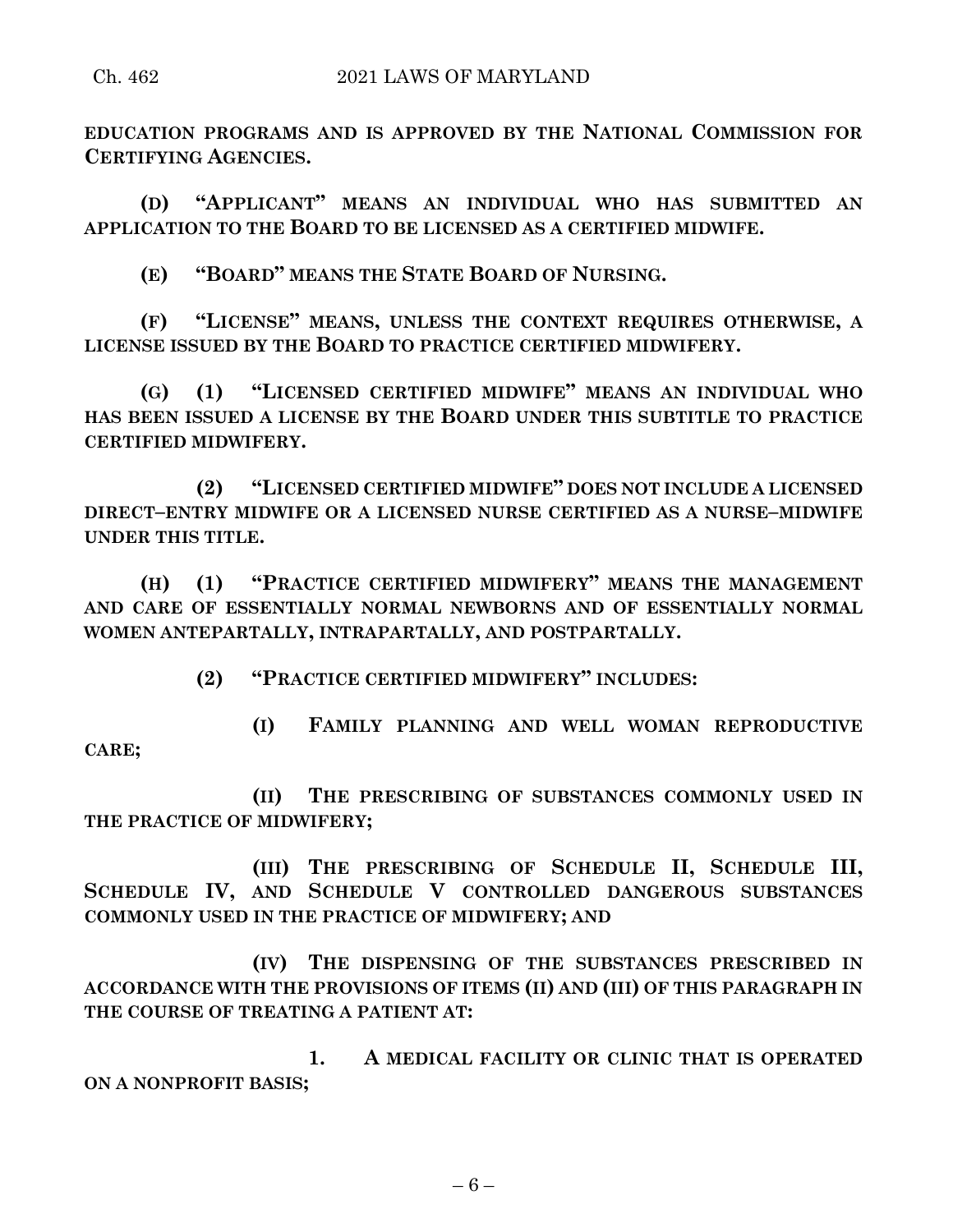**2. A HEALTH CENTER THAT OPERATES ON A CAMPUS OF AN INSTITUTION OF HIGHER EDUCATION; OR**

**3. A PUBLIC HEALTH FACILITY, A MEDICAL FACILITY UNDER CONTRACT WITH A STATE OR LOCAL HEALTH DEPARTMENT, OR A FACILITY FUNDED WITH PUBLIC FUNDS.**

**8–6D–02.**

**(A) EXCEPT AS OTHERWISE PROVIDED IN THIS SUBTITLE, AN INDIVIDUAL SHALL BE LICENSED BY THE BOARD BEFORE THE INDIVIDUAL MAY PRACTICE CERTIFIED MIDWIFERY IN THE STATE.**

**(B) THIS SECTION DOES NOT APPLY TO:**

**(1) AN INDIVIDUAL WHO ASSISTS AT A BIRTH IN AN EMERGENCY;**

**(2) AN INDIVIDUAL WHO IS LICENSED AS A HEALTH CARE PRACTITIONER WHOSE SCOPE OF PRACTICE ALLOWS THE INDIVIDUAL TO PRACTICE CERTIFIED MIDWIFERY; OR**

**(3) A STUDENT WHO IS PRACTICING CERTIFIED MIDWIFERY WHILE ENGAGED IN AN APPROVED CLINICAL MIDWIFERY EDUCATION EXPERIENCE UNDER THE SUPERVISION OF A LICENSED CERTIFIED MIDWIFE OR A LICENSED NURSE CERTIFIED AS A NURSE–MIDWIFE.**

**8–6D–03.**

**(A) IN ADDITION TO THE CERTIFICATION AND EDUCATION REQUIREMENTS UNDER SUBSECTION (B) OF THIS SECTION, TO QUALIFY FOR A LICENSE, AN APPLICANT MUST:**

**(1) BE OF GOOD MORAL CHARACTER; AND**

**(2) SUBMIT TO A CRIMINAL HISTORY RECORDS CHECK IN ACCORDANCE WITH § 8–303 OF THIS TITLE.**

**(B) AN APPLICANT MUST:**

**(1) HOLD A CURRENT, VALID CERTIFICATION AS A CERTIFIED MIDWIFE FROM AMCB;**

**(2) HAVE GRADUATED FROM A GRADUATE–LEVEL ACCREDITED PROGRAM FOR MIDWIFERY EDUCATION APPROVED BY ACME;**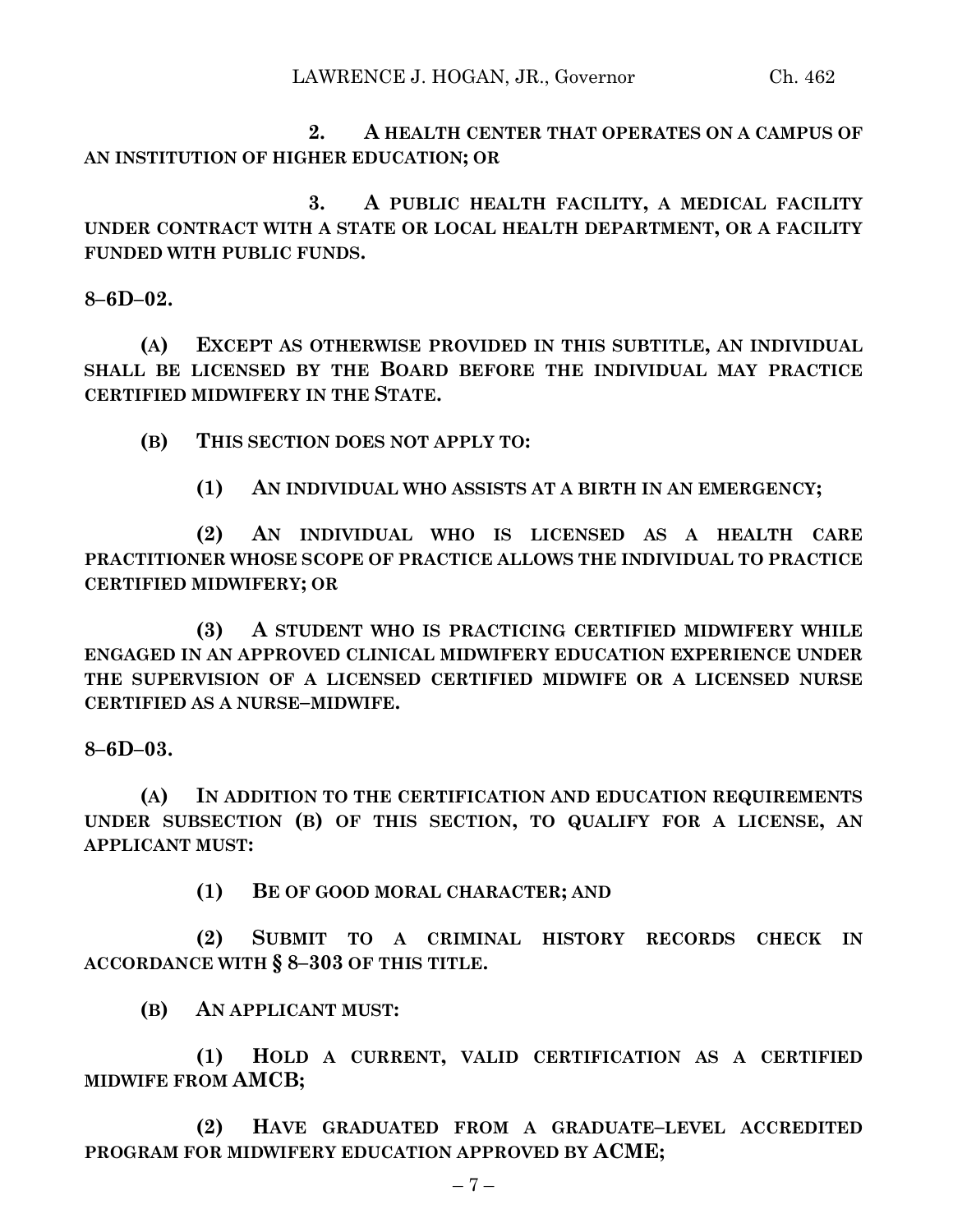**(3) HAVE COMPLETED COURSEWORK IN HEALTH AND SCIENCES:**

**(I) BEFORE COMMENCING A MIDWIFERY PROGRAM DESCRIBED IN ITEM (2) OF THIS SUBSECTION; OR**

**(II) AS PART OF A MIDWIFERY PROGRAM DESCRIBED IN ITEM (2) OF THIS SUBSECTION; AND**

**(4) HAVE PASSED AN THE AMCB EXAMINATION APPROVED BY AMCB.**

**8–6D–04.**

**TO APPLY FOR A LICENSE, AN APPLICANT SHALL:**

**(1) SUBMIT TO A CRIMINAL HISTORY RECORDS CHECK IN ACCORDANCE WITH § 8–303 OF THIS TITLE;**

**(2) SUBMIT TO THE BOARD:**

**(I) AN APPLICATION ON THE FORM THAT THE BOARD REQUIRES, INCLUDING A CURRENT ADDRESS;**

**(II) WRITTEN, VERIFIED EVIDENCE THAT THE REQUIREMENT OF ITEM (1) OF THIS SECTION IS BEING OR HAS BEEN MET; AND**

**(III) WRITTEN, VERIFIED EVIDENCE OF SATISFYING THE REQUIREMENTS IN § 8–6D–03(B) OF THIS SUBTITLE; AND**

**(3) PAY TO THE BOARD A FEE SET BY THE BOARD AS REQUIRED IN § 8–6D–05 OF THIS SUBTITLE.**

**8–6D–05.**

**(A) (1) THE BOARD SHALL SET REASONABLE FEES FOR THE ISSUANCE AND RENEWAL OF LICENSES AND OTHER SERVICES IT PROVIDES TO LICENSED CERTIFIED MIDWIVES THAT ARE EQUIVALENT TO:**

**(1) INITIAL AND RENEWAL LICENSURE FEES FOR A REGISTERED NURSE; AND**

**(2) INITIAL AND RENEWAL CERTIFICATION FEES FOR A LICENSED NURSE CERTIFIED AS A NURSE–MIDWIFE.**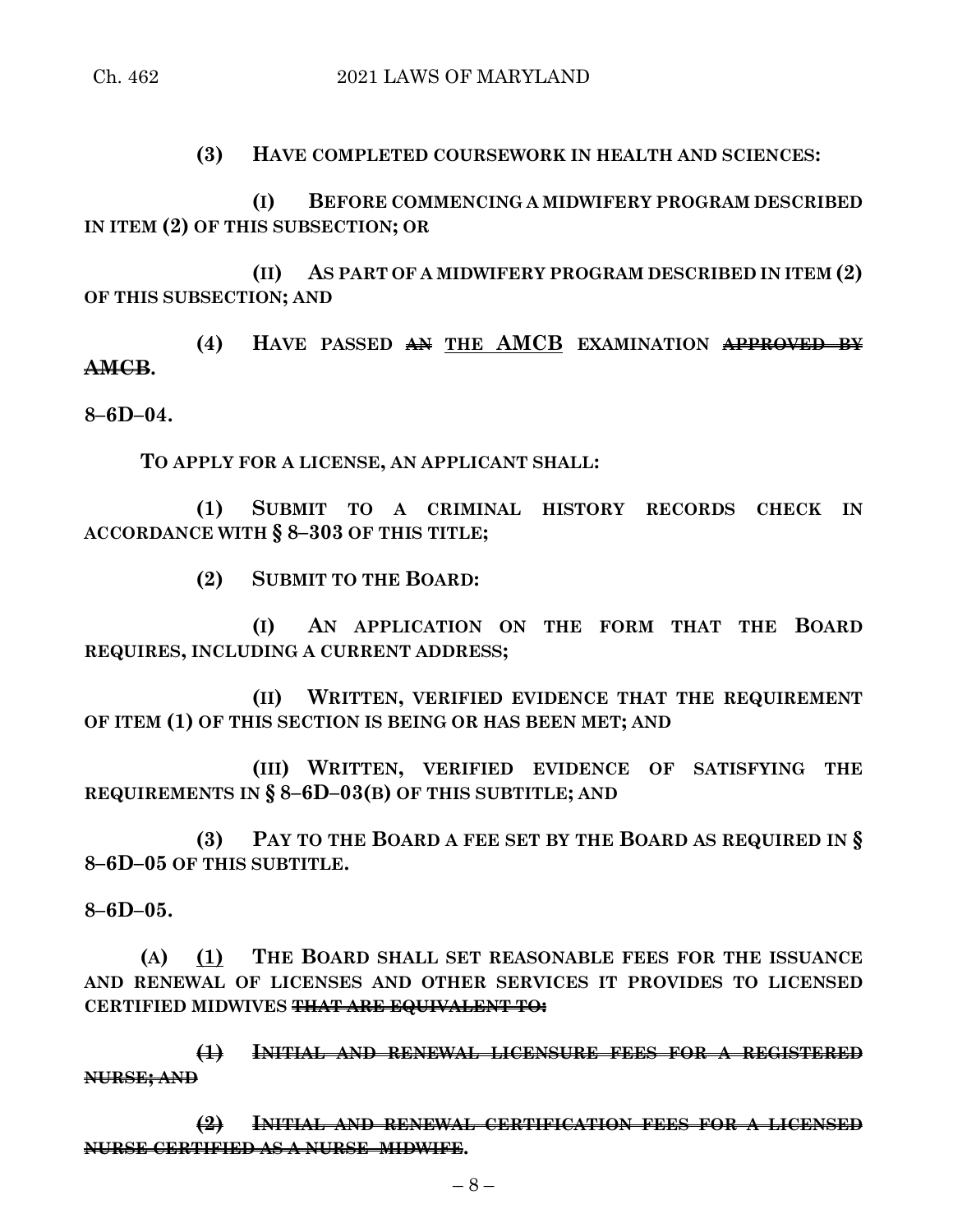**(2) THE FEES CHARGED SHALL BE SET TO PRODUCE FUNDS TO APPROXIMATE THE COST OF MAINTAINING THE LICENSING PROGRAM AND THE OTHER SERVICES TO LICENSED CERTIFIED MIDWIVES.**

**(B) (1) THE BOARD SHALL PAY ALL FEES COLLECTED UNDER THIS SUBTITLE TO THE COMPTROLLER.**

**(2) THE COMPTROLLER SHALL DISTRIBUTE ALL FEES TO THE BOARD OF NURSING FUND.**

**(C) THE FEES COLLECTED UNDER THIS SECTION SHALL BE USED EXCLUSIVELY TO COVER THE ACTUAL DOCUMENTED DIRECT AND INDIRECT COSTS OF FULFILLING THE STATUTORY AND REGULATORY DUTIES OF THE BOARD AS PROVIDED BY THIS SUBTITLE.**

**8–6D–06.**

**(A) SUBJECT TO SUBSECTION (C) OF THIS SECTION, THE BOARD SHALL ISSUE A LICENSE TO ANY APPLICANT WHO MEETS THE REQUIREMENTS OF THIS SUBTITLE.**

**(B) (1) THE BOARD SHALL:**

**(I) ISSUE EACH NEW LICENSEE A LICENSE NUMBER THAT INDICATES THAT THE INITIAL LICENSE WAS ISSUED BY THE BOARD; AND** 

**(II) ELECTRONICALLY RECORD EACH LICENSE IN THE BOARD'S DATABASE AND ON THE BOARD'S WEBSITE.**

**(2) EACH LICENSE SHALL INCLUDE AN EXPIRATION DATE.**

**(C) (1) ON RECEIPT OF THE CRIMINAL HISTORY RECORDS INFORMATION OF AN APPLICANT FOR LICENSURE IN ACCORDANCE WITH § 8–303 OF THIS TITLE, IN DETERMINING WHETHER TO GRANT A LICENSE, THE BOARD SHALL CONSIDER:**

- **(I) THE AGE AT WHICH THE CRIME WAS COMMITTED;**
- **(II) THE CIRCUMSTANCES SURROUNDING THE CRIME;**
- **(III) THE LENGTH OF TIME THAT HAS PASSED SINCE THE CRIME;**
- **(IV) SUBSEQUENT WORK HISTORY;**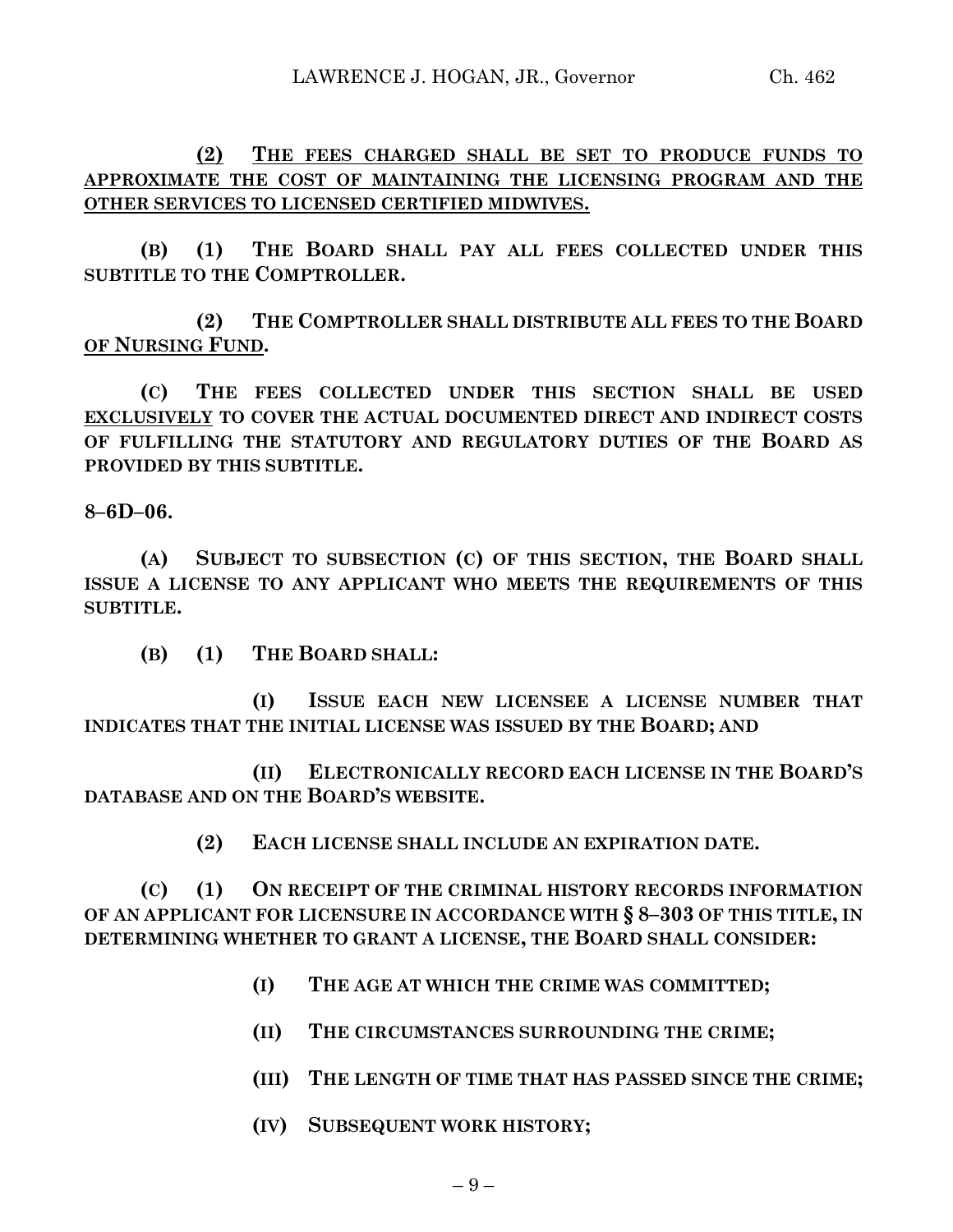Ch. 462 2021 LAWS OF MARYLAND

## **(V) EMPLOYMENT AND CHARACTER REFERENCES; AND**

**(VI) OTHER EVIDENCE THAT DEMONSTRATES WHETHER THE APPLICANT POSES A THREAT TO THE PUBLIC HEALTH OR SAFETY.**

**(2) THE BOARD MAY NOT ISSUE A LICENSE IF THE CRIMINAL HISTORY RECORDS INFORMATION REQUIRED UNDER § 8–303 OF THIS TITLE HAS NOT BEEN RECEIVED.**

**8–6D–07.**

**A LICENSE ISSUED UNDER THIS SUBTITLE AUTHORIZES THE LICENSEE TO PRACTICE CERTIFIED MIDWIFERY WHILE THE LICENSE IS ACTIVE.**

**8–6D–08.**

**(A) A LICENSE EXPIRES ON A DATE SET BY THE BOARD, UNLESS THE LICENSE IS RENEWED FOR AN ADDITIONAL TERM AS PROVIDED IN THIS SECTION.**

**(B) A LICENSE MAY NOT BE RENEWED FOR A TERM LONGER THAN 2 YEARS.**

**(C) (1) AT LEAST 3 MONTHS BEFORE A LICENSE EXPIRES, THE BOARD SHALL SEND TO THE LICENSEE A RENEWAL NOTICE BY:**

**(I) FIRST–CLASS MAIL TO THE LAST KNOWN MAILING ADDRESS OF THE LICENSEE; OR**

**(II) ELECTRONIC MEANS TO THE LAST KNOWN E–MAIL ADDRESS OF THE LICENSEE.**

**(2) A RENEWAL NOTICE SHALL STATE:**

**(I) THE DATE ON WHICH THE CURRENT LICENSE EXPIRES;**

**(II) THE DATE BY WHICH THE RENEWAL APPLICATION MUST BE RECEIVED BY THE BOARD FOR THE RENEWAL TO BE ISSUED AND MAILED BEFORE THE LICENSE EXPIRES; AND**

**(III) THE AMOUNT OF THE RENEWAL FEE.**

**(3) IF A LICENSEE IS REQUIRED TO HAVE A CRIMINAL HISTORY RECORDS CHECK BEFORE A LICENSE MAY BE RENEWED, THE BOARD SHALL SEND THE LICENSEE THE DOCUMENTS NECESSARY FOR INITIATING THE CRIMINAL HISTORY RECORDS CHECK WITH THE RENEWAL NOTICE INFORMATION REGARDING**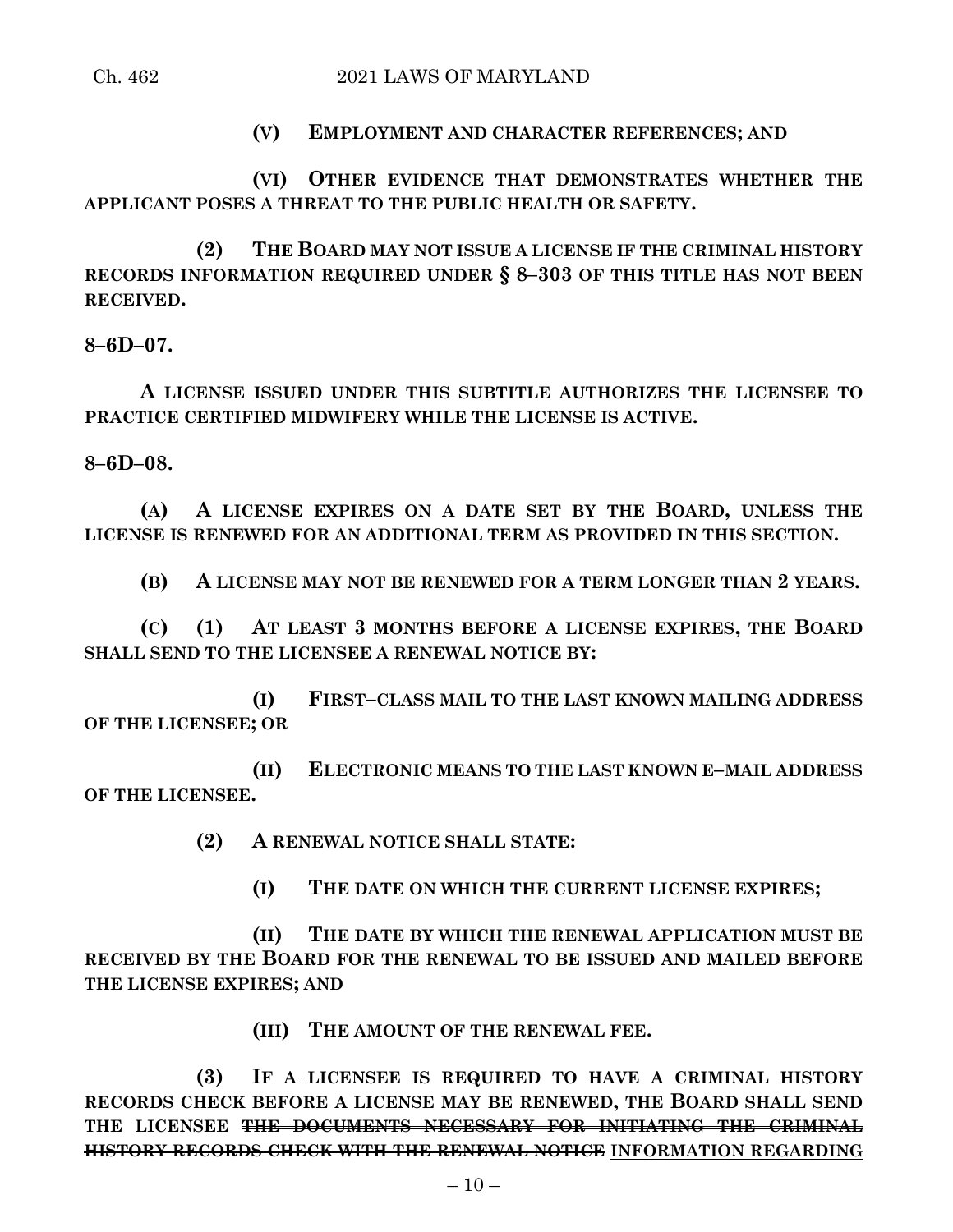**HOW THE LICENSEE MAY COMPLETE THE REQUIRED CRIMINAL HISTORY RECORDS CHECK.**

**(D) EXCEPT AS OTHERWISE PROVIDED IN THIS SUBTITLE, BEFORE A LICENSE EXPIRES, THE LICENSEE PERIODICALLY MAY RENEW IT FOR AN ADDITIONAL TERM IF THE LICENSEE:**

**(1) OTHERWISE IS ENTITLED TO BE LICENSED;**

**(2) PAYS TO THE BOARD A RENEWAL FEE SET BY THE BOARD AS REQUIRED BY § 8–6D–05 OF THIS SUBTITLE; AND**

**(3) SUBMITS TO THE BOARD, BY PAPER OR ELECTRONIC SUBMISSION:**

**(I) A RENEWAL APPLICATION ON THE FORM THAT THE BOARD REQUIRES; AND**

**(II) SATISFACTORY EVIDENCE OF CURRENT CERTIFICATION AS A CERTIFIED MIDWIFE BY AMCB.**

**(E) THE BOARD MAY GRANT A 30–DAY EXTENSION, BEYOND A LICENSE'S EXPIRATION DATE, TO A LICENSEE SO THAT THE LICENSEE MAY RENEW THE LICENSE BEFORE IT EXPIRES.**

**(F) SUBJECT TO SUBSECTION (I) OF THIS SECTION, THE BOARD SHALL RENEW THE LICENSE OF EACH LICENSEE WHO MEETS THE REQUIREMENTS OF THIS SECTION.**

**(G) (1) EACH LICENSEE SHALL NOTIFY THE BOARD IN WRITING OF ANY CHANGE IN THE NAME OR ADDRESS OF THE LICENSEE WITHIN 60 DAYS AFTER THE CHANGE OCCURRED.**

**(2) IF A LICENSEE FAILS TO NOTIFY THE BOARD WITHIN THE TIME REQUIRED UNDER THIS SUBSECTION, SUBJECT TO THE HEARING PROVISIONS OF § 8–317 OF THIS TITLE, THE BOARD MAY IMPOSE AN ADMINISTRATIVE PENALTY OF \$100.**

**(H) THE BOARD SHALL REINSTATE THE LICENSE OF A LICENSEE WHO HAS FAILED TO RENEW THE LICENSE FOR ANY REASON IF THE LICENSEE MEETS THE RENEWAL REQUIREMENTS OF THIS SECTION.**

**(I) (1) (I) A CRIMINAL HISTORY RECORDS CHECK IS REQUIRED IN ACCORDANCE WITH § 8–303 OF THIS TITLE ON:**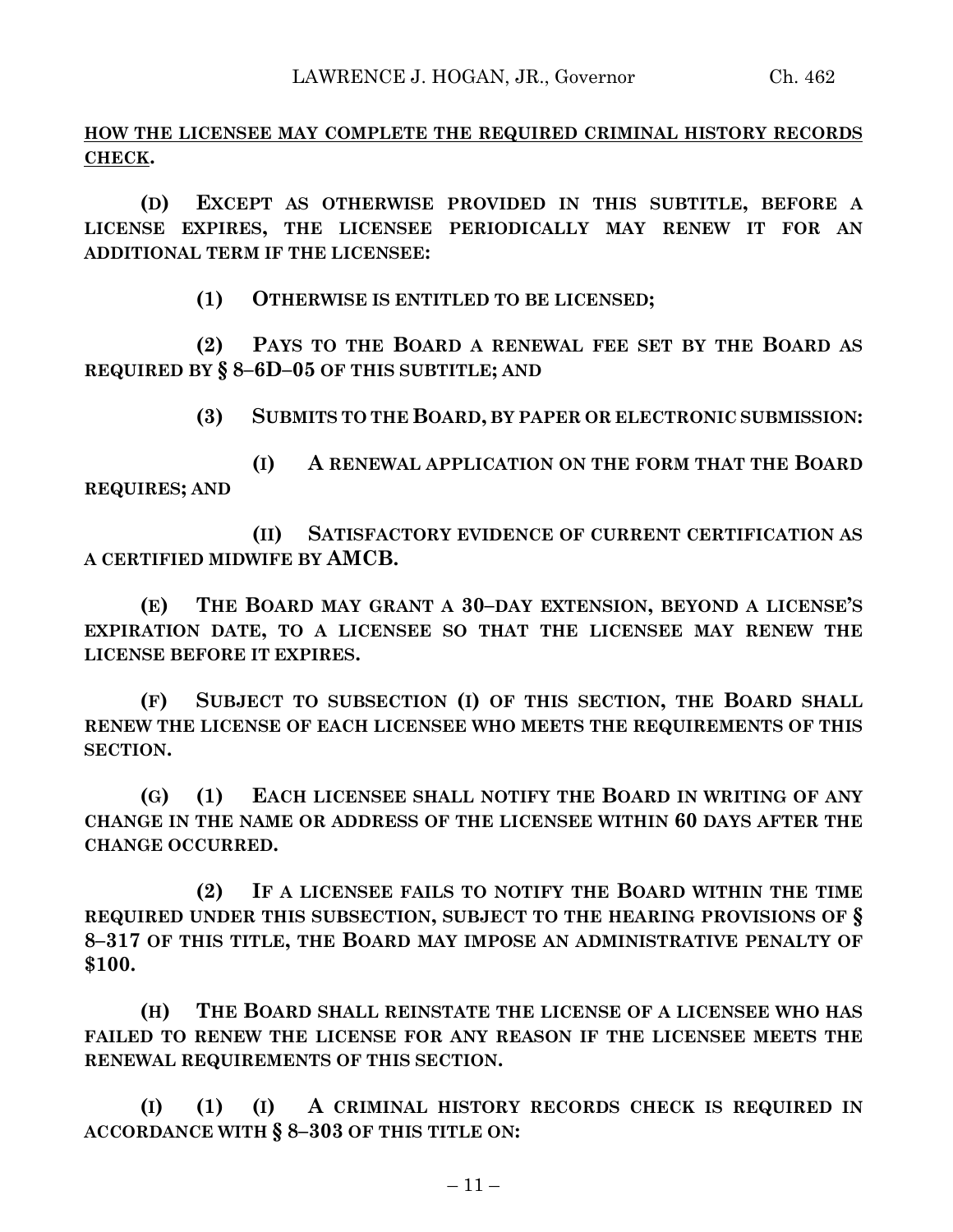Ch. 462 2021 LAWS OF MARYLAND

**1. SELECTED ANNUAL RENEWAL APPLICANTS AS DETERMINED BY REGULATIONS ADOPTED BY THE BOARD; AND**

**2. EACH LICENSEE WHO FILES FOR REINSTATEMENT UNDER SUBSECTION (H) OF THIS SECTION AFTER FAILING TO RENEW THE LICENSE FOR A PERIOD OF 1 YEAR OR MORE.**

**(II) AN ADDITIONAL CRIMINAL HISTORY RECORDS CHECK SHALL BE PERFORMED EVERY 12 YEARS THEREAFTER.**

**(2) ON RECEIPT OF THE CRIMINAL HISTORY RECORD INFORMATION OF A LICENSEE FORWARDED TO THE BOARD IN ACCORDANCE WITH § 8–303 OF THIS TITLE, IN DETERMINING WHETHER TO INITIATE A DISCIPLINARY ACTION AGAINST A LICENSEE BASED ON THE INFORMATION RECEIVED, THE BOARD SHALL CONSIDER:**

- **(I) THE AGE AT WHICH THE CRIME WAS COMMITTED;**
- **(II) THE CIRCUMSTANCES SURROUNDING THE CRIME;**
- **(III) THE LENGTH OF TIME THAT HAS PASSED SINCE THE CRIME;**
- **(IV) SUBSEQUENT WORK HISTORY;**
- **(V) EMPLOYMENT AND CHARACTER REFERENCES; AND**

**(VI) OTHER EVIDENCE THAT DEMONSTRATES WHETHER THE LICENSEE POSES A THREAT TO THE PUBLIC HEALTH OR SAFETY.**

**(3) THE BOARD MAY NOT RENEW A LICENSE WITHOUT WRITTEN DOCUMENTATION THAT THE APPLICANT HAS SUBMITTED TO A CRIMINAL HISTORY RECORDS CHECK REQUIRED UNDER § 8–303 OF THIS TITLE.**

# **8–6D–09.**

**(A) UNLESS THE BOARD AGREES TO ACCEPT THE SURRENDER OF A LICENSE, A LICENSED CERTIFIED MIDWIFE MAY NOT SURRENDER THE LICENSE.**

**(B) THE BOARD MAY REQUIRE TERMS AND CONDITIONS ON AN AGREEMENT WITH THE LICENSED CERTIFIED MIDWIFE TO ACCEPT SURRENDER OF THE LICENSE.**

**(C) AN AGREEMENT TO ACCEPT THE SURRENDER OF A LICENSE IS A FINAL ORDER OF THE BOARD AND IS A PUBLIC RECORD.**

**8–6D–10.**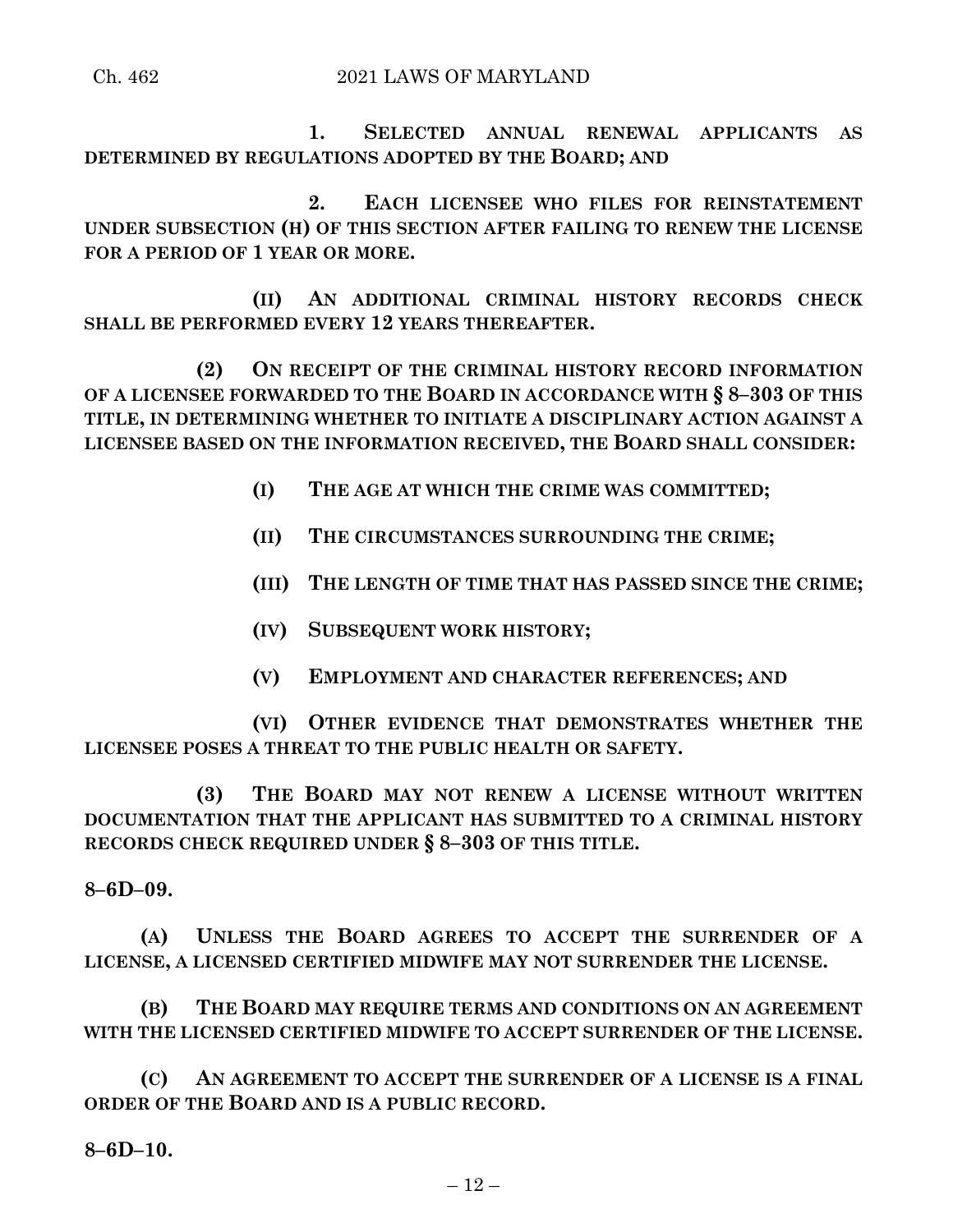**(A) SUBJECT TO THE HEARING PROVISIONS OF § 8–317 OF THIS TITLE, THE BOARD MAY DENY A LICENSE OR GRANT A LICENSE, INCLUDING A LICENSE SUBJECT TO A REPRIMAND, PROBATION, OR SUSPENSION, TO ANY APPLICANT, REPRIMAND ANY LICENSEE, PLACE ANY LICENSEE ON PROBATION, OR SUSPEND OR REVOKE THE LICENSE OF A LICENSEE IF THE APPLICANT OR LICENSEE:**

**(1) FRAUDULENTLY OR DECEPTIVELY OBTAINS OR ATTEMPTS TO OBTAIN A LICENSE FOR THE APPLICANT OR FOR ANOTHER;**

**(2) FRAUDULENTLY OR DECEPTIVELY USES A LICENSE;**

**(3) IS DISCIPLINED BY A LICENSING, MILITARY, OR DISCIPLINARY AUTHORITY IN THIS STATE OR IN ANY OTHER STATE OR COUNTRY OR IS CONVICTED OR DISCIPLINED BY A COURT IN THIS STATE OR IN ANY OTHER STATE OR COUNTRY FOR AN ACT THAT WOULD BE GROUNDS FOR DISCIPLINARY ACTION UNDER THE BOARD'S DISCIPLINARY STATUTES;**

**(4) IS CONVICTED OF OR PLEADS GUILTY OR NOLO CONTENDERE TO A FELONY OR TO A CRIME INVOLVING MORAL TURPITUDE, WHETHER OR NOT ANY APPEAL OR OTHER PROCEEDING IS PENDING TO HAVE THE CONVICTION OR PLEA SET ASIDE;**

**(5) WILLFULLY AND KNOWINGLY:**

**(I) FILES A FALSE REPORT OR RECORD OF AN INDIVIDUAL UNDER THE LICENSEE'S CARE;**

**(II) GIVES ANY FALSE OR MISLEADING INFORMATION ABOUT A MATERIAL MATTER IN AN EMPLOYMENT APPLICATION;**

**(III) FAILS TO FILE OR RECORD ANY HEALTH RECORD THAT IS REQUIRED BY LAW;**

**(IV) OBSTRUCTS THE FILING OR RECORDING OF ANY HEALTH RECORD AS REQUIRED BY LAW; OR** 

**(V) INDUCES ANOTHER INDIVIDUAL TO FAIL TO FILE OR RECORD ANY HEALTH RECORD AS REQUIRED BY LAW;**

**(6) KNOWINGLY COMMITS ANY ACT THAT HAS BEEN DETERMINED BY THE BOARD, IN ITS REGULATIONS, TO EXCEED THE SCOPE OF PRACTICE AUTHORIZED TO THE INDIVIDUAL UNDER THIS SUBTITLE;**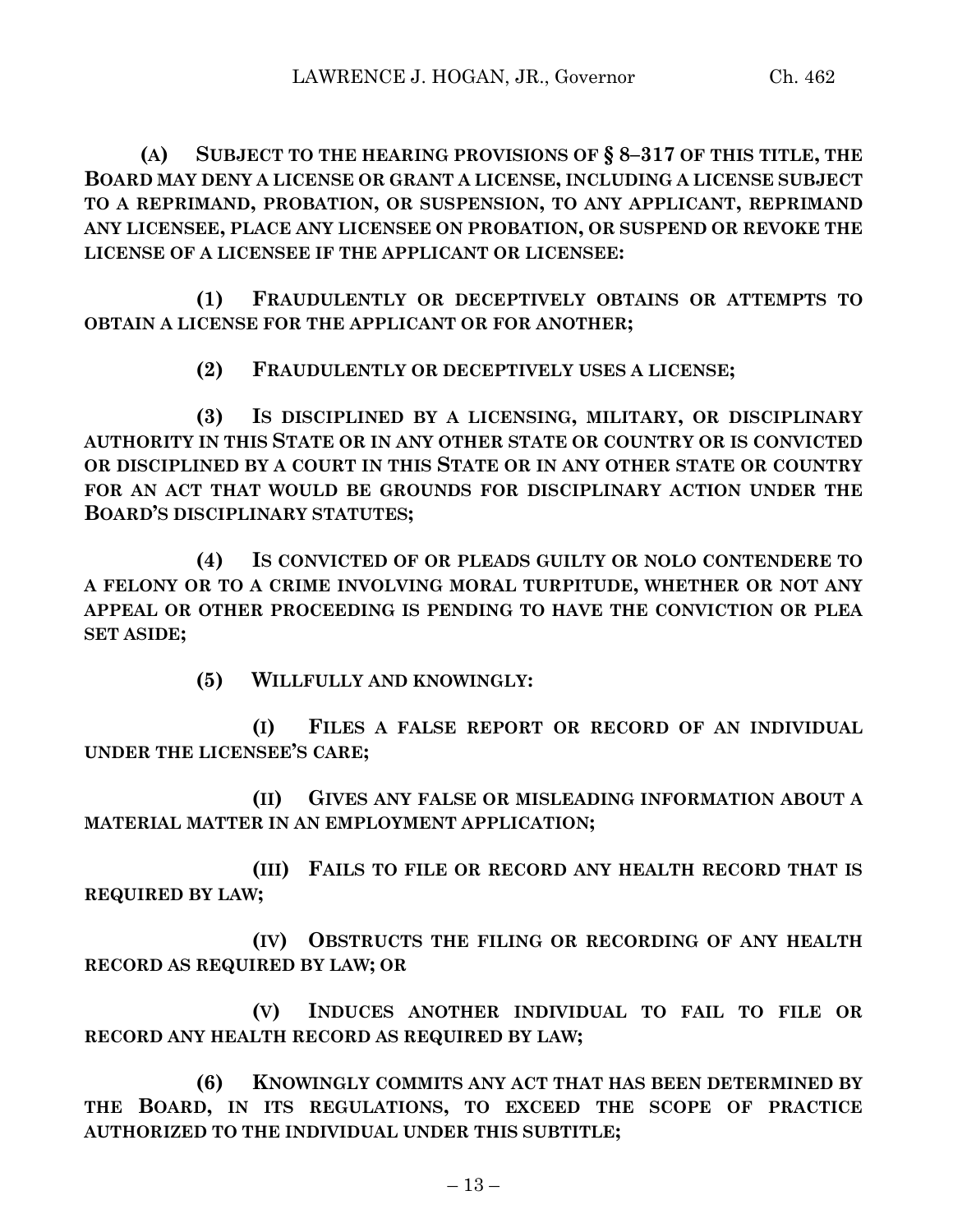# **(7) PROVIDES PROFESSIONAL SERVICES WHILE:**

**(I) UNDER THE INFLUENCE OF ALCOHOL; OR** 

**(II) USING ANY NARCOTIC OR CONTROLLED DANGEROUS SUBSTANCE, AS DEFINED IN § 5–101 OF THE CRIMINAL LAW ARTICLE, OR OTHER DRUG THAT IS IN EXCESS OF THERAPEUTIC AMOUNTS OR WITHOUT VALID MEDICAL INDICATION;**

**(8) COMMITS AN ACT THAT IS INCONSISTENT WITH GENERALLY ACCEPTED PROFESSIONAL STANDARDS IN THE PRACTICE OF CERTIFIED MIDWIFERY;**

**(9) IS GROSSLY NEGLIGENT IN THE PRACTICE OF CERTIFIED MIDWIFERY;**

**(10) HAS VIOLATED ANY PROVISION OF THIS TITLE;**

**(11) SUBMITS A FALSE STATEMENT TO COLLECT A FEE;**

**(12) IS PHYSICALLY OR MENTALLY INCOMPETENT;**

**(13) KNOWINGLY FAILS TO REPORT SUSPECTED CHILD ABUSE IN VIOLATION OF § 5–704 OF THE FAMILY LAW ARTICLE;**

**(14) REFUSES, WITHHOLDS FROM, DENIES, OR DISCRIMINATES AGAINST AN INDIVIDUAL WITH REGARD TO THE PROVISION OF PROFESSIONAL SERVICES FOR WHICH THE LICENSEE IS LICENSED AND QUALIFIED TO RENDER BECAUSE THE INDIVIDUAL IS HIV–POSITIVE;**

**(15) EXCEPT IN AN EMERGENCY LIFE–THREATENING SITUATION WHERE IT IS NOT FEASIBLE OR PRACTICABLE, FAILS TO COMPLY WITH THE CENTERS FOR DISEASE CONTROL AND PREVENTION'S GUIDELINES ON UNIVERSAL PRECAUTIONS;**

**(16) HAS A SUBSTANCE USE DISORDER;**

**(17) IS ADDICTED TO, OR HABITUALLY ABUSES, ANY NARCOTIC OR CONTROLLED DANGEROUS SUBSTANCE AS DEFINED IN § 5–101 OF THE CRIMINAL LAW ARTICLE;**

**(18) FAILS TO COOPERATE WITH A LAWFUL INVESTIGATION CONDUCTED BY THE BOARD;**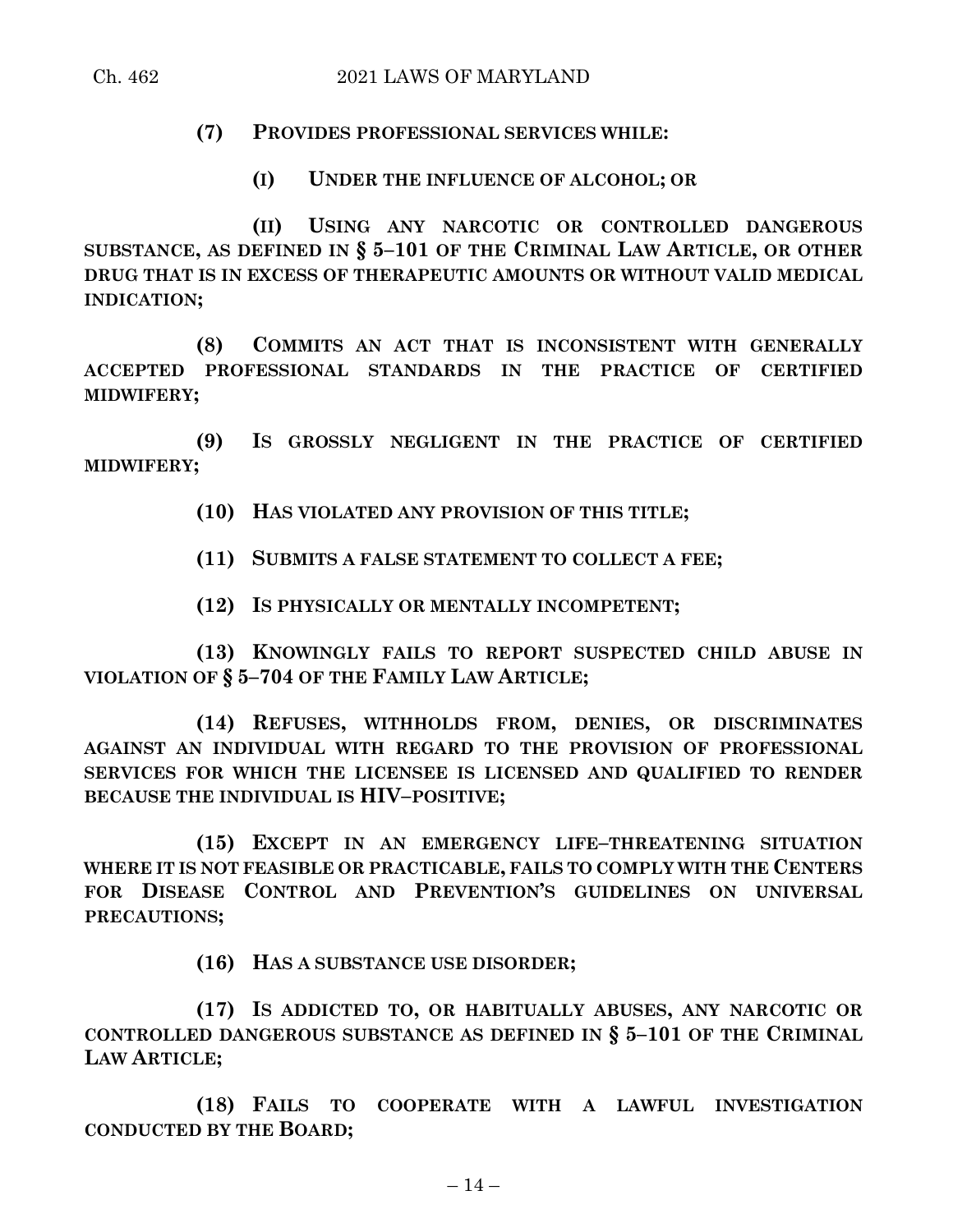**(19) IS EXPELLED FROM THE SAFE PRACTICE PROGRAM ESTABLISHED IN ACCORDANCE WITH § 8–208 OF THIS TITLE FOR FAILURE TO COMPLY WITH THE CONDITIONS OF THE PROGRAM;**

**(20) ENGAGES IN CONDUCT THAT VIOLATES THE PROFESSIONAL CODE OF ETHICS;**

**(21) IS PROFESSIONALLY INCOMPETENT;**

**(22) PRACTICES CERTIFIED MIDWIFERY WITHOUT A LICENSE BEFORE OBTAINING OR RENEWING A LICENSE, INCLUDING ANY PERIOD WHEN PRACTICING CERTIFIED MIDWIFERY ON AN EXPIRED LICENSE OR A LAPSED LICENSE;**

**(23) WHEN HOLDING AN EXPIRED LICENSE OR A LAPSED LICENSE, COMMITS ANY ACT THAT WOULD BE GROUNDS FOR DISCIPLINARY ACTION UNDER THIS SECTION;**

**(24) PRACTICES CERTIFIED MIDWIFERY ON A NONRENEWED LICENSE FOR A PERIOD OF 16 MONTHS OR LONGER ENGAGES IN UNPROFESSIONAL OR IMMORAL CONDUCT;**

**(25) VIOLATES REGULATIONS ADOPTED BY THE BOARD OR AN ORDER FROM THE BOARD;**

**(26) PERFORMS AN ACT THAT IS BEYOND THE LICENSEE'S KNOWLEDGE AND SKILLS;**

**(27) FAILS TO SUBMIT TO A CRIMINAL HISTORY RECORDS CHECK IN ACCORDANCE WITH § 8–303 OF THIS TITLE;**

**(28) HAS MISAPPROPRIATED THE PROPERTY OF A PATIENT OR A FACILITY; OR** 

**(29) FAILS TO COMPLY WITH § 1–223 OF THIS ARTICLE.**

**(B) IF, AFTER A HEARING UNDER § 8–317 OF THIS TITLE, THE BOARD FINDS THAT THERE ARE GROUNDS UNDER SUBSECTION (A) OF THIS SECTION TO SUSPEND OR REVOKE A LICENSE TO PRACTICE CERTIFIED MIDWIFERY, TO REPRIMAND A LICENSEE, OR TO PLACE A LICENSEE ON PROBATION, THE BOARD MAY IMPOSE A PENALTY NOT EXCEEDING \$5,000 INSTEAD OF OR IN ADDITION TO SUSPENDING OR REVOKING THE LICENSE, REPRIMANDING THE LICENSEE, OR PLACING THE LICENSEE ON PROBATION.**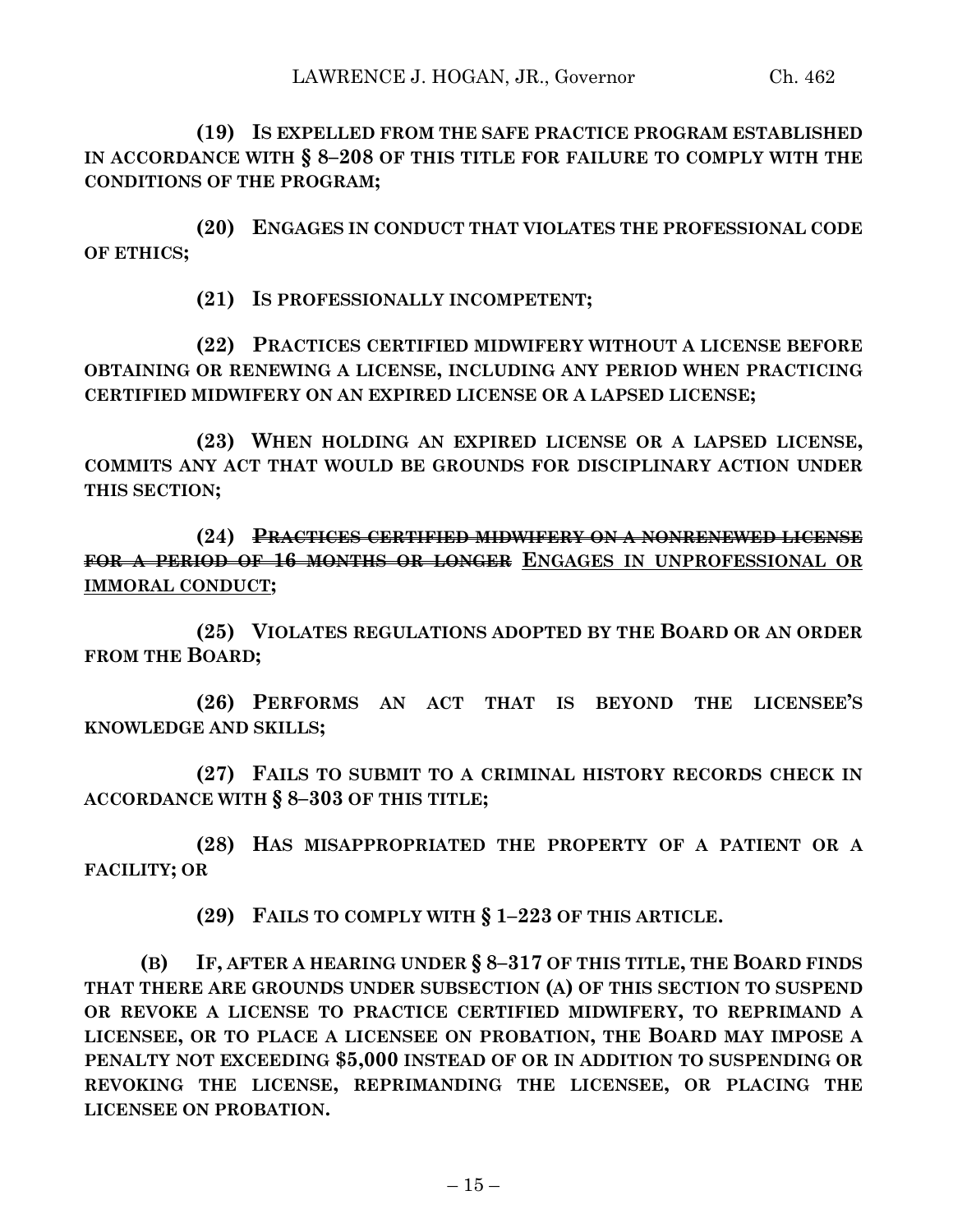**(C) IN ADDITION TO ANY SANCTION AUTHORIZED UNDER THIS SECTION, THE BOARD MAY REQUIRE A LICENSEE TO COMPLY WITH SPECIFIED TERMS AND CONDITIONS DETERMINED BY THE BOARD.**

**(D) (1) IF A LICENSE ISSUED UNDER THIS SUBTITLE WAS SUSPENDED OR REVOKED FOR A PERIOD OF MORE THAN 1 YEAR, OR IF A PERIOD OF MORE THAN 1 YEAR HAS PASSED SINCE A LICENSE WAS SURRENDERED, THE BOARD MAY REINSTATE THE LICENSE IF THE LICENSEE:**

**(I) APPLIES TO THE BOARD FOR REINSTATEMENT;**

**(II) MEETS THE REQUIREMENTS FOR RENEWAL UNDER § 8–6D–08 OF THIS SUBTITLE;**

**(III) MEETS ANY OTHER REQUIREMENTS FOR REINSTATEMENT AS ESTABLISHED BY THE BOARD IN REGULATIONS; AND**

**(IV) SUBMITS TO A CRIMINAL HISTORY RECORDS CHECK IN ACCORDANCE WITH § 8–303 OF THIS SUBTITLE** *TITLE***.**

**(2) IF A LICENSEE MEETS THE REQUIREMENTS OF PARAGRAPH (1) OF THIS SUBSECTION, THE BOARD SHALL:**

**(I) REINSTATE THE LICENSE;**

**(II) REINSTATE THE LICENSE SUBJECT TO TERMS AND CONDITIONS THAT THE BOARD CONSIDERS NECESSARY, INCLUDING A PERIOD OF PROBATION; OR**

# **(III) DENY REINSTATEMENT OF THE LICENSE.**

**8–6D–11.**

**(A) UNLESS AUTHORIZED TO PRACTICE CERTIFIED MIDWIFERY UNDER THIS SUBTITLE, AN INDIVIDUAL MAY NOT REPRESENT TO THE PUBLIC BY TITLE, DESCRIPTION OF SERVICE, METHOD, PROCEDURE, OR OTHERWISE, THAT THE INDIVIDUAL IS AUTHORIZED TO PRACTICE CERTIFIED MIDWIFERY IN THE STATE.**

**(B) A LICENSEE MAY NOT ADVERTISE IN A MANNER THAT IS UNREASONABLE, MISLEADING, OR FRAUDULENT.**

**(C) UNLESS AUTHORIZED TO PRACTICE CERTIFIED MIDWIFERY UNDER THIS SUBTITLE, AN INDIVIDUAL MAY NOT USE THE ABBREVIATION "CM" OR USE THE**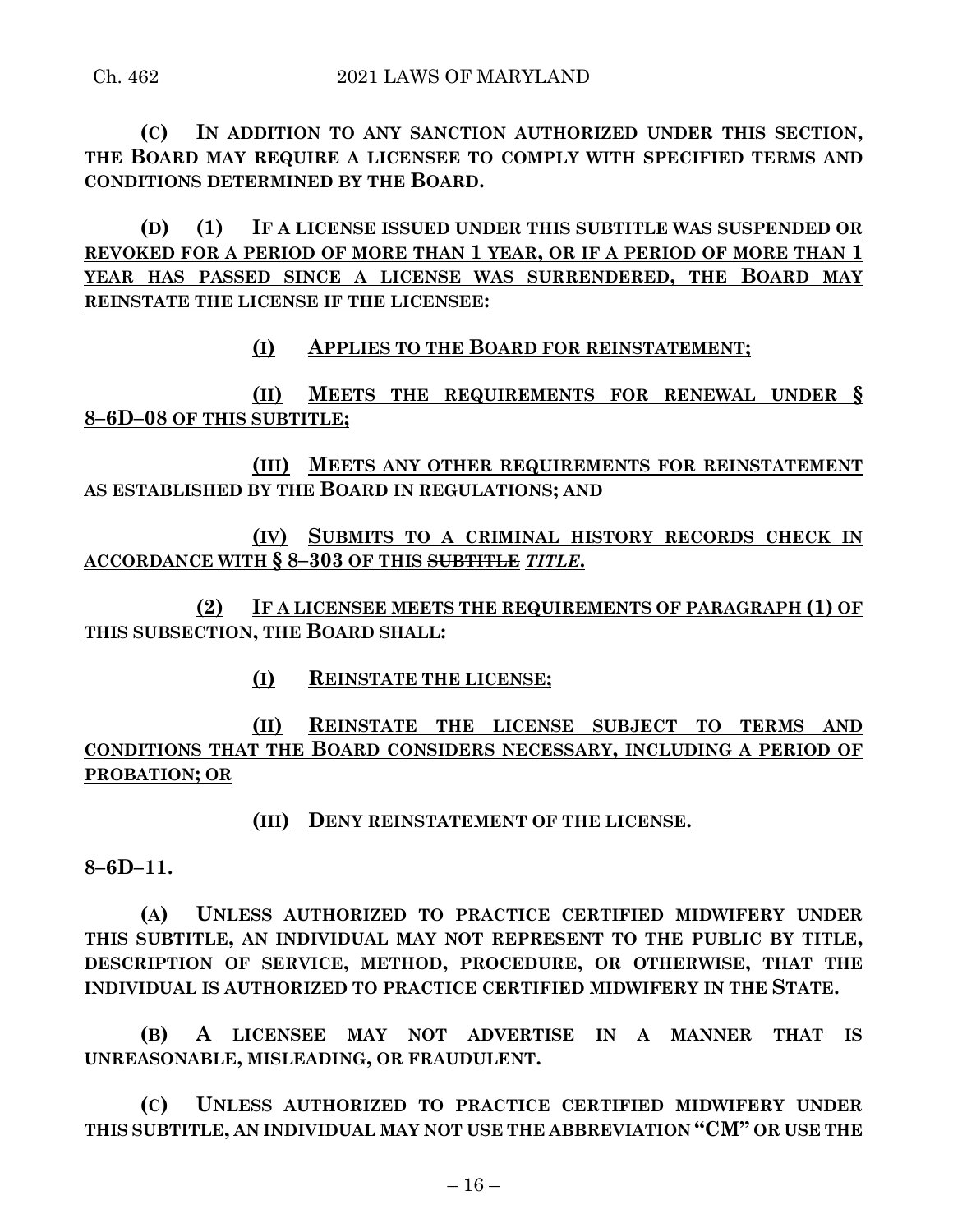**DESIGNATION "CERTIFIED MIDWIFE" WITH THE INTENT TO REPRESENT THAT THE INDIVIDUAL PRACTICES CERTIFIED MIDWIFERY IN THE STATE.**

**(D) UNLESS AN INDIVIDUAL IS AUTHORIZED TO PRACTICE CERTIFIED MIDWIFERY UNDER THIS SUBTITLE OR IS A LICENSED NURSE CERTIFIED AS A NURSE–MIDWIFE OR AS A DIRECT–ENTRY MIDWIFE UNDER THIS TITLE, AN INDIVIDUAL MAY NOT USE THE DESIGNATION "MIDWIFE".**

**8–6D–12.**

**(A) EXCEPT AS PROVIDED IN SUBSECTION (B) OF THIS SECTION, THE FOLLOWING APPLIES:**

**(1) IF A LICENSED CERTIFIED MIDWIFE KNOWS OF AN ACTION OR CONDITION THAT MIGHT BE GROUNDS FOR ACTION UNDER § 8–316, § 8–6A–10, OR § 8–6C–20 OF THIS TITLE OR § 8–6D–10 OF THIS SUBTITLE, THE LICENSED CERTIFIED MIDWIFE SHALL REPORT THE ACTION OR CONDITION TO THE BOARD; AND** 

**(2) AN INDIVIDUAL SHALL HAVE THE IMMUNITY FROM LIABILITY DESCRIBED UNDER § 5–709 OF THE COURTS ARTICLE FOR MAKING A REPORT REQUIRED UNDER ITEM (1) OF THIS SUBSECTION.**

**(B) IF A LICENSED CERTIFIED MIDWIFE HAS REASON TO KNOW THAT A LICENSEE OR CERTIFICATE HOLDER HAS COMMITTED AN ACTION OR HAS A CONDITION THAT MIGHT BE GROUNDS FOR REPRIMAND OR PROBATION OF THE LICENSEE OR CERTIFICATE HOLDER OR SUSPENSION OR REVOCATION OF THE LICENSE OR CERTIFICATE UNDER § 8–316, § 8–6A–10, OR § 8–6C–20 OF THIS TITLE OR § 8–6D–10 OF THIS SUBTITLE BECAUSE THE LICENSEE OR CERTIFICATE HOLDER HAS A SUBSTANCE USE DISORDER, THE LICENSED CERTIFIED MIDWIFE IS NOT REQUIRED TO REPORT THE LICENSEE OR CERTIFICATE HOLDER TO THE BOARD IF:**

**(1) THE LICENSED CERTIFIED MIDWIFE KNOWS THAT THE LICENSEE OR CERTIFICATE HOLDER IS IN AN ALCOHOL OR DRUG TREATMENT PROGRAM THAT IS ACCREDITED BY THE JOINT COMMISSION, IS CERTIFIED BY THE DEPARTMENT, OR IS UNDER THE CARE OF A HEALTH CARE PRACTITIONER WHO IS COMPETENT AND CAPABLE OF DEALING WITH SUBSTANCE USE DISORDER;**

**(2) THE LICENSED CERTIFIED MIDWIFE IS ABLE TO VERIFY THAT THE LICENSEE OR CERTIFICATE HOLDER REMAINS IN THE TREATMENT PROGRAM UNTIL DISCHARGE; AND** 

**(3) THE ACTION OR CONDITION OF THE LICENSEE OR CERTIFICATE HOLDER HAS NOT CAUSED INJURY TO ANY INDIVIDUAL WHILE THE LICENSEE OR CERTIFICATE HOLDER IS PRACTICING.**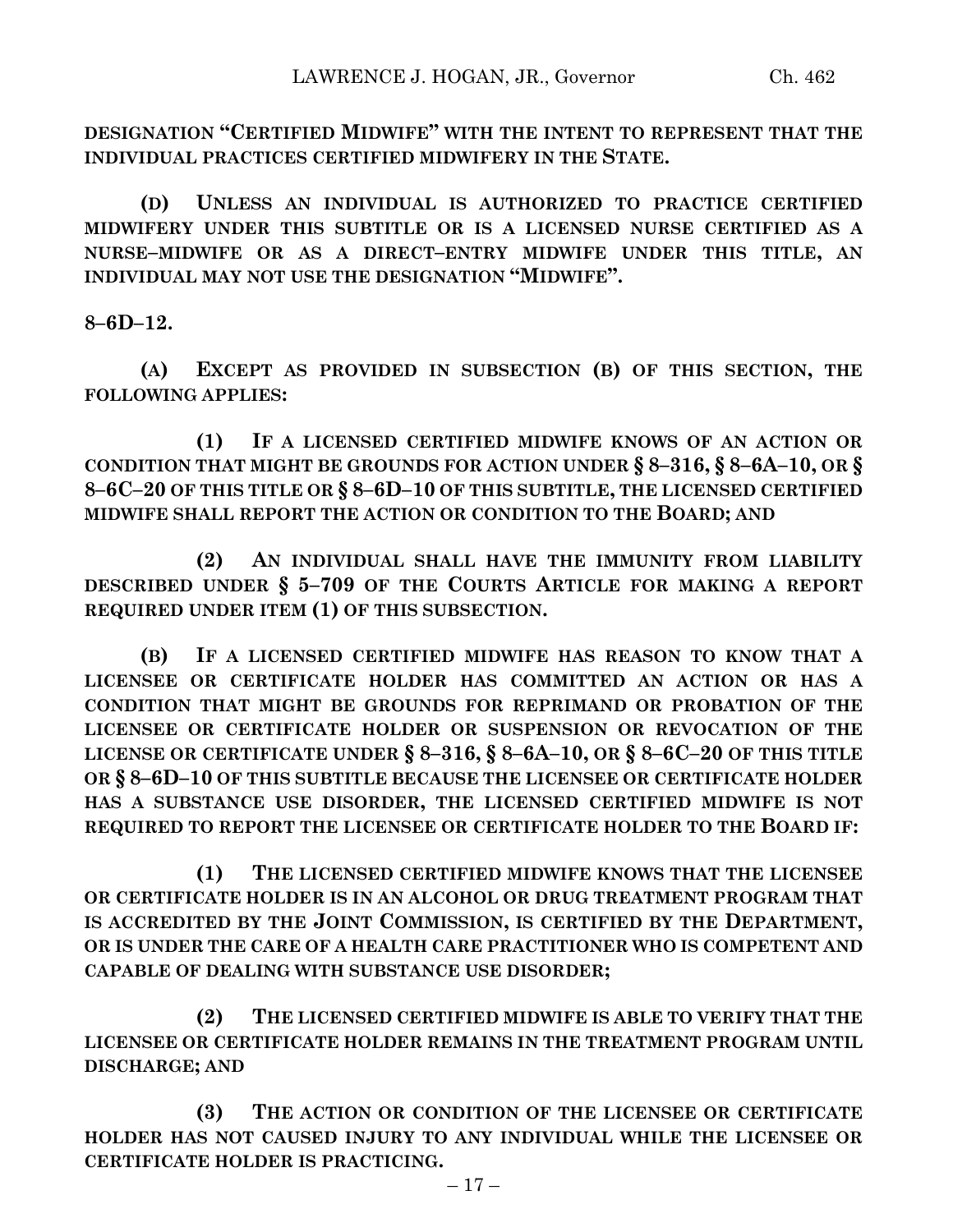**(C) AN INDIVIDUAL IS NOT REQUIRED UNDER THIS SECTION TO MAKE ANY REPORT THAT WOULD BE IN VIOLATION OF ANY FEDERAL OR STATE LAW, RULE, OR REGULATION CONCERNING THE CONFIDENTIALITY OF PATIENT SUBSTANCE USE DISORDER RECORDS.**

**8–6D–13.**

**(A) EXCEPT AS PROVIDED IN THIS SECTION FOR AN ACTION UNDER § 8–6D–10 OF THIS SUBTITLE, ANY PERSON AGGRIEVED BY A FINAL DECISION OF THE BOARD IN A CONTESTED CASE, AS DEFINED IN THE ADMINISTRATIVE PROCEDURE ACT, MAY PETITION FOR JUDICIAL REVIEW AS ALLOWED BY THE ADMINISTRATIVE PROCEDURE ACT.**

**(B) ANY PERSON AGGRIEVED BY A FINAL DECISION OF THE BOARD UNDER § 8–6D–10 OF THIS SUBTITLE MAY NOT APPEAL TO THE SECRETARY BUT MAY TAKE A DIRECT JUDICIAL APPEAL AS PROVIDED IN THE ADMINISTRATIVE PROCEDURE ACT.**

**(C) A BOARD DECISION MAY NOT BE STAYED WHILE JUDICIAL REVIEW IS PENDING.**

## **8–6D–14.**

### **THE AUTHORITY OF THE BOARD ESTABLISHED UNDER THIS SUBTITLE:**

**(1) VESTS WITH THE BOARD AT THE TIME AN INDIVIDUAL APPLIES FOR CERTIFICATION;**

## **(2) CONTINUES DURING PERIODS OF LICENSURE; AND**

**(3) INCLUDES AUTHORITY OVER AN INDIVIDUAL HOLDING AN EXPIRED LICENSE, A LAPSED LICENSE, OR A TEMPORARY LICENSE THAT HAS EXPIRED UNDER § 8–6D–08 OF THIS SUBTITLE.**

#### **8–6D–14. 8–6D–15.**

**THIS SUBTITLE MAY BE CITED AS THE MARYLAND LICENSURE OF CERTIFIED MIDWIVES ACT.**

8–701.